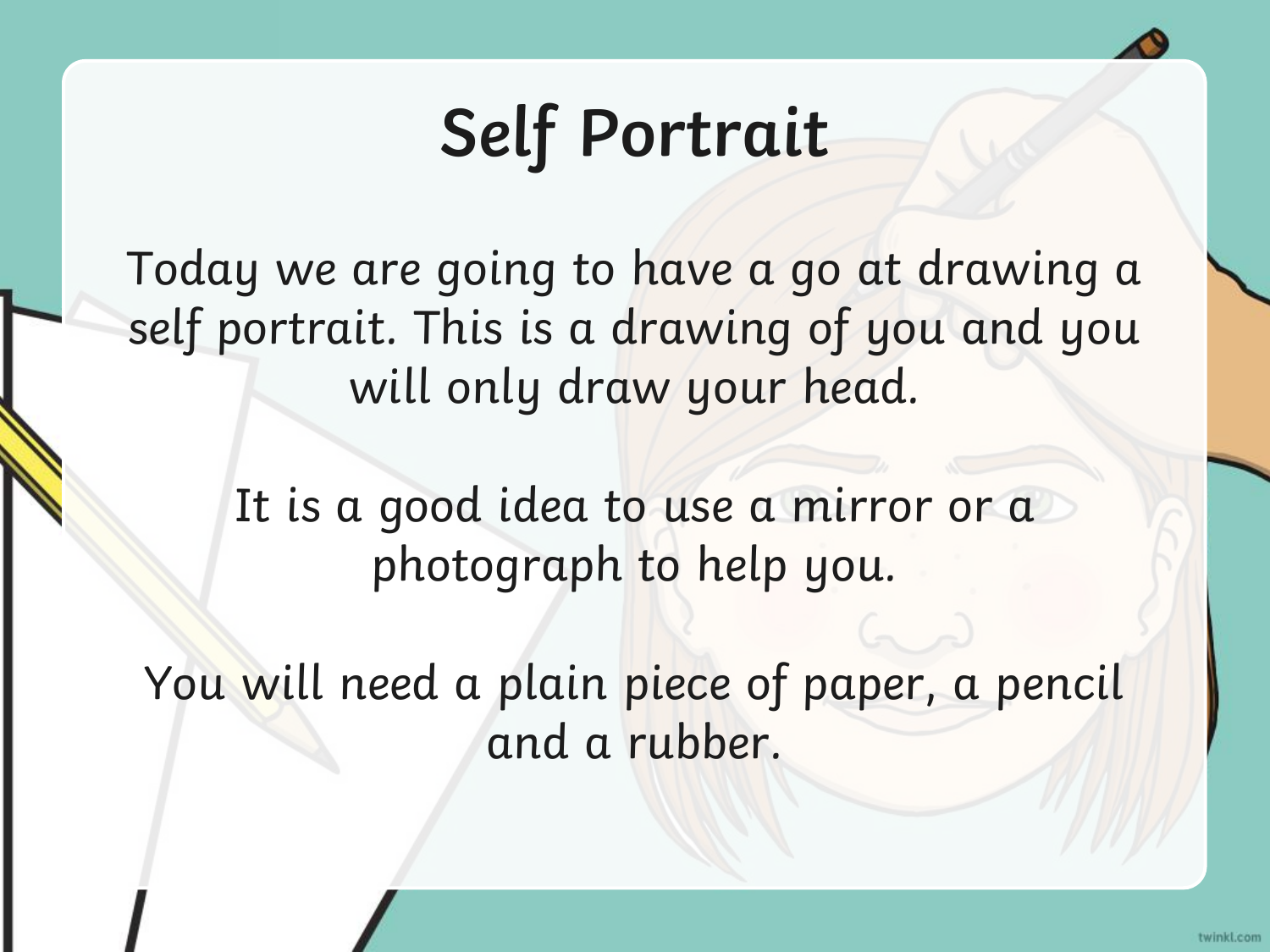Look in the mirror at the shape of your face. Most people have an oval-ish shaped face.

In the centre of the paper, draw a faint oval. You will go back over this later after you have drawn the hair.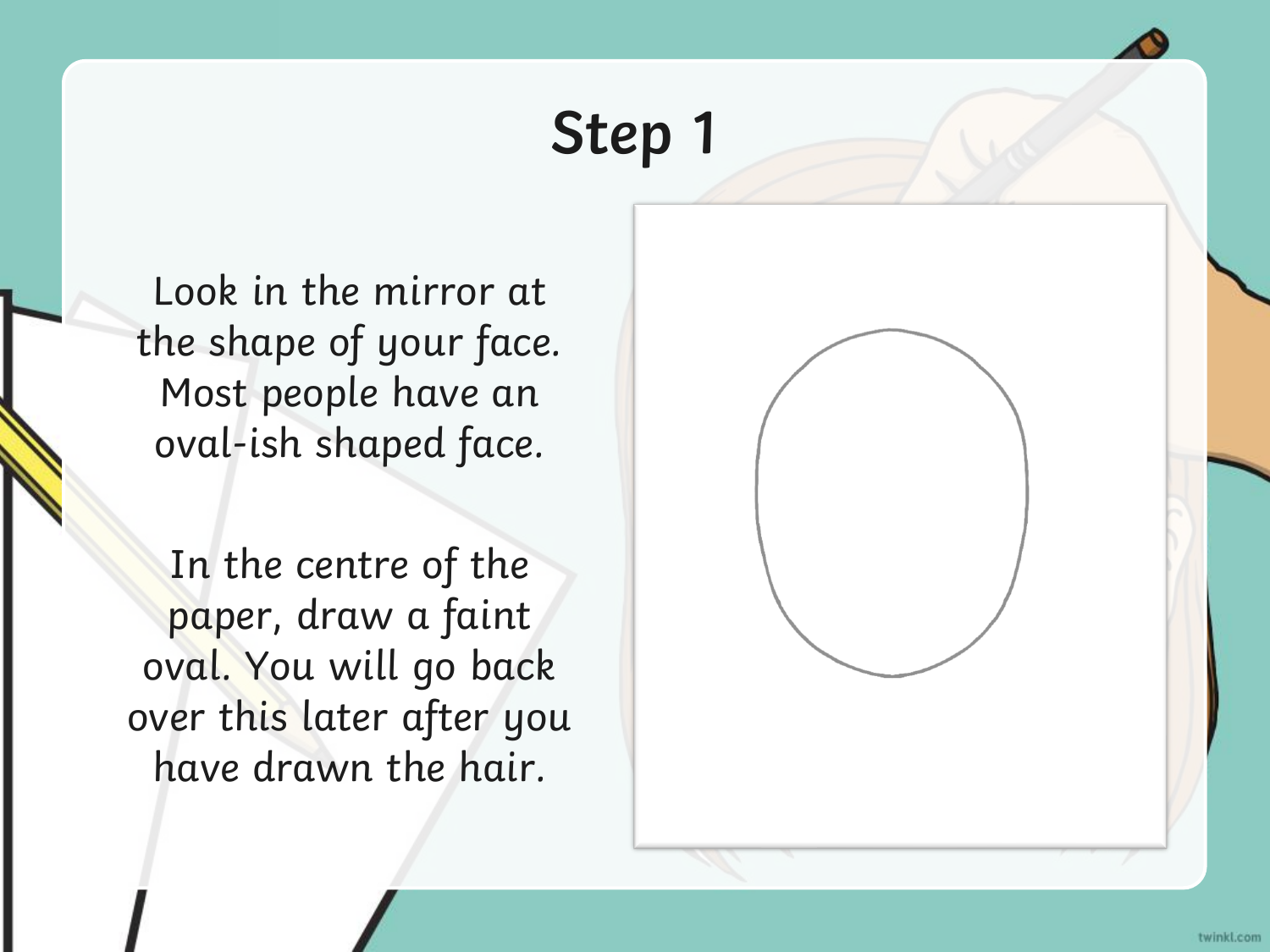In the mirror, look at where the features are on your face - your eyes, nose and mouth.

Mark some very faint guide lines with a pencil and ruler.

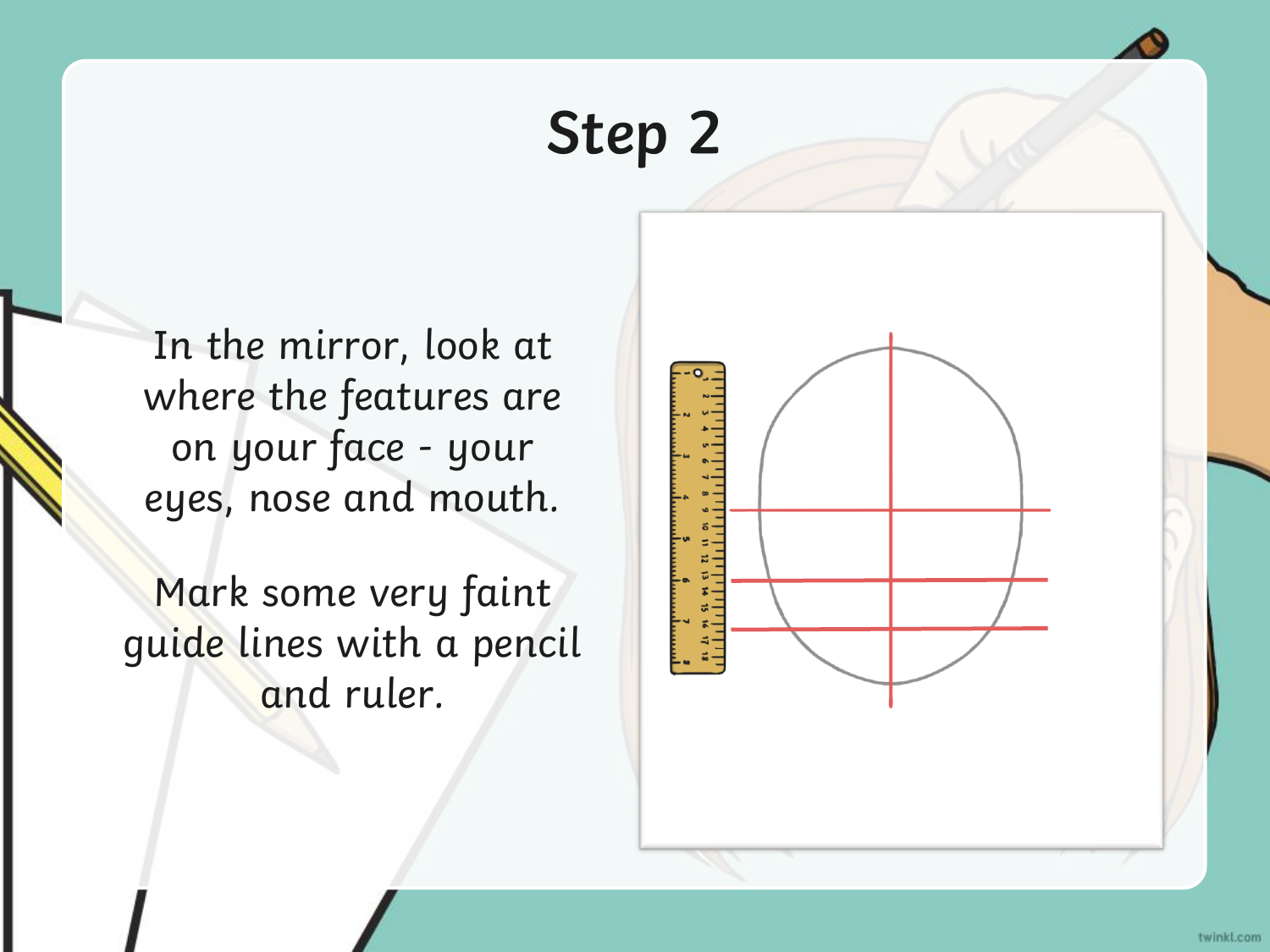Draw your eyes.

Think carefully about the shape and position of your eyes. They will be approximately in the middle of the top of your head and chin.

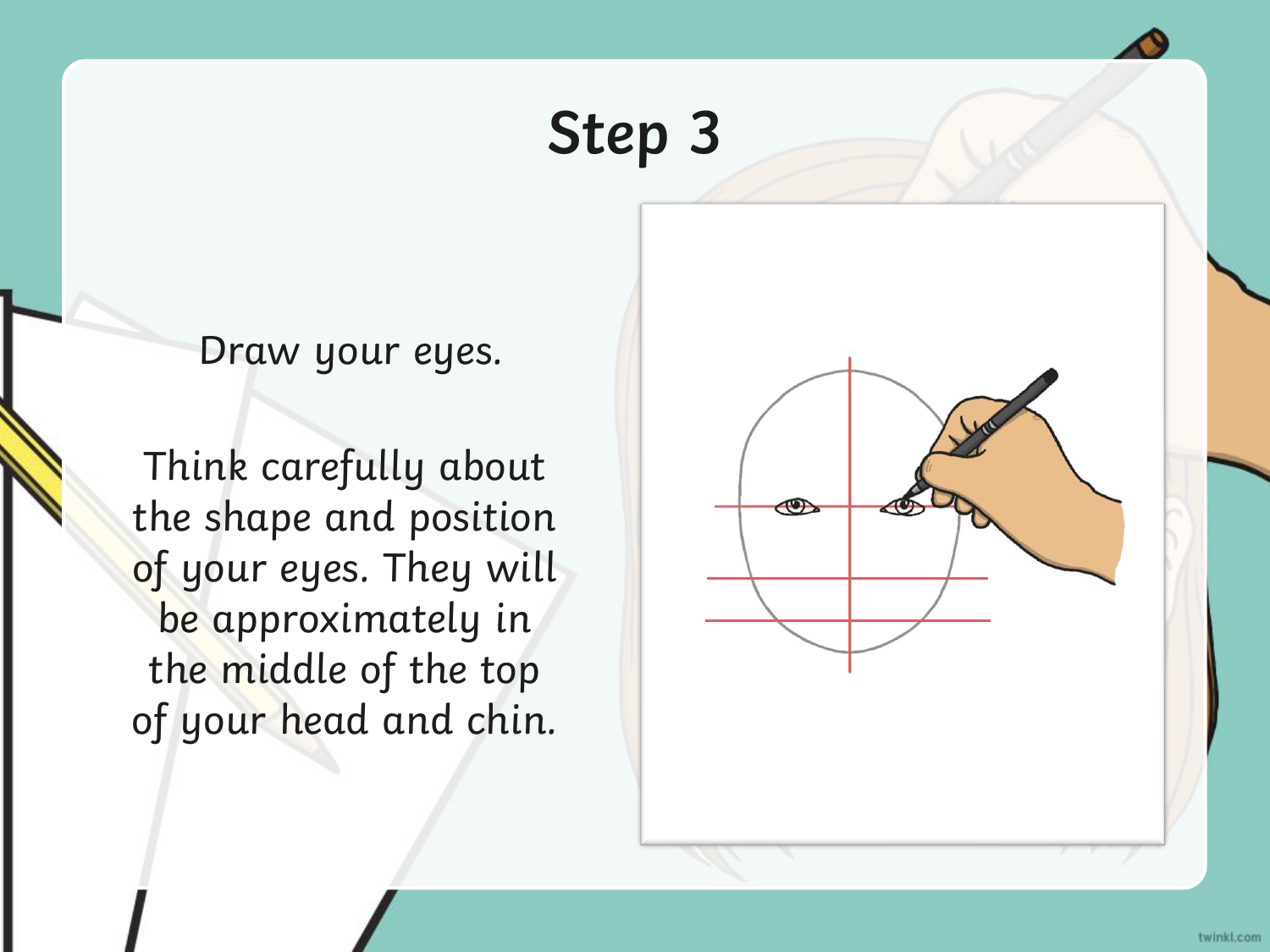Draw your nose.

Everyone's nose is a different shape – use the mirror to help you.

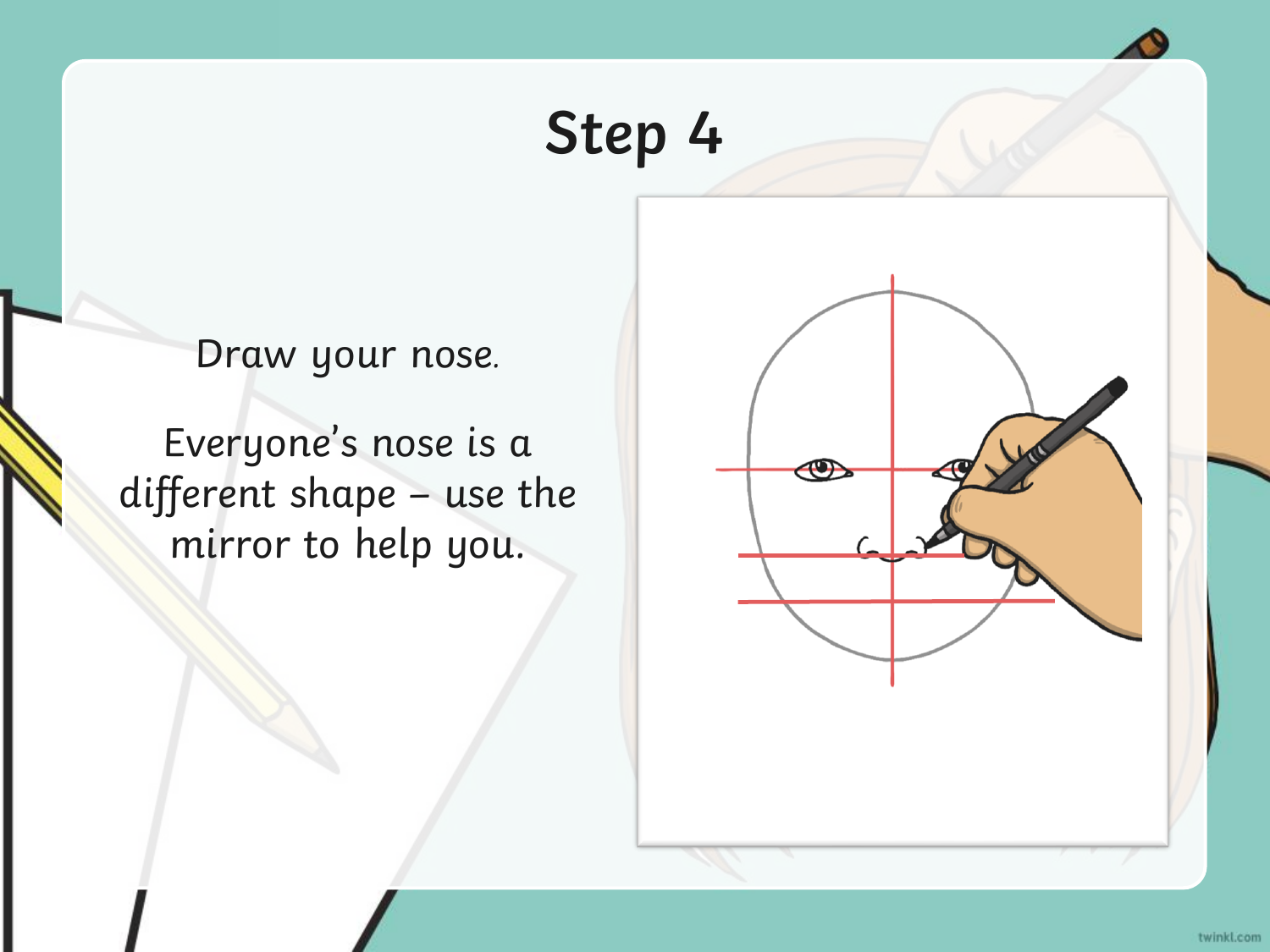Draw your mouth.

Decide whether you want it smiling or serious.

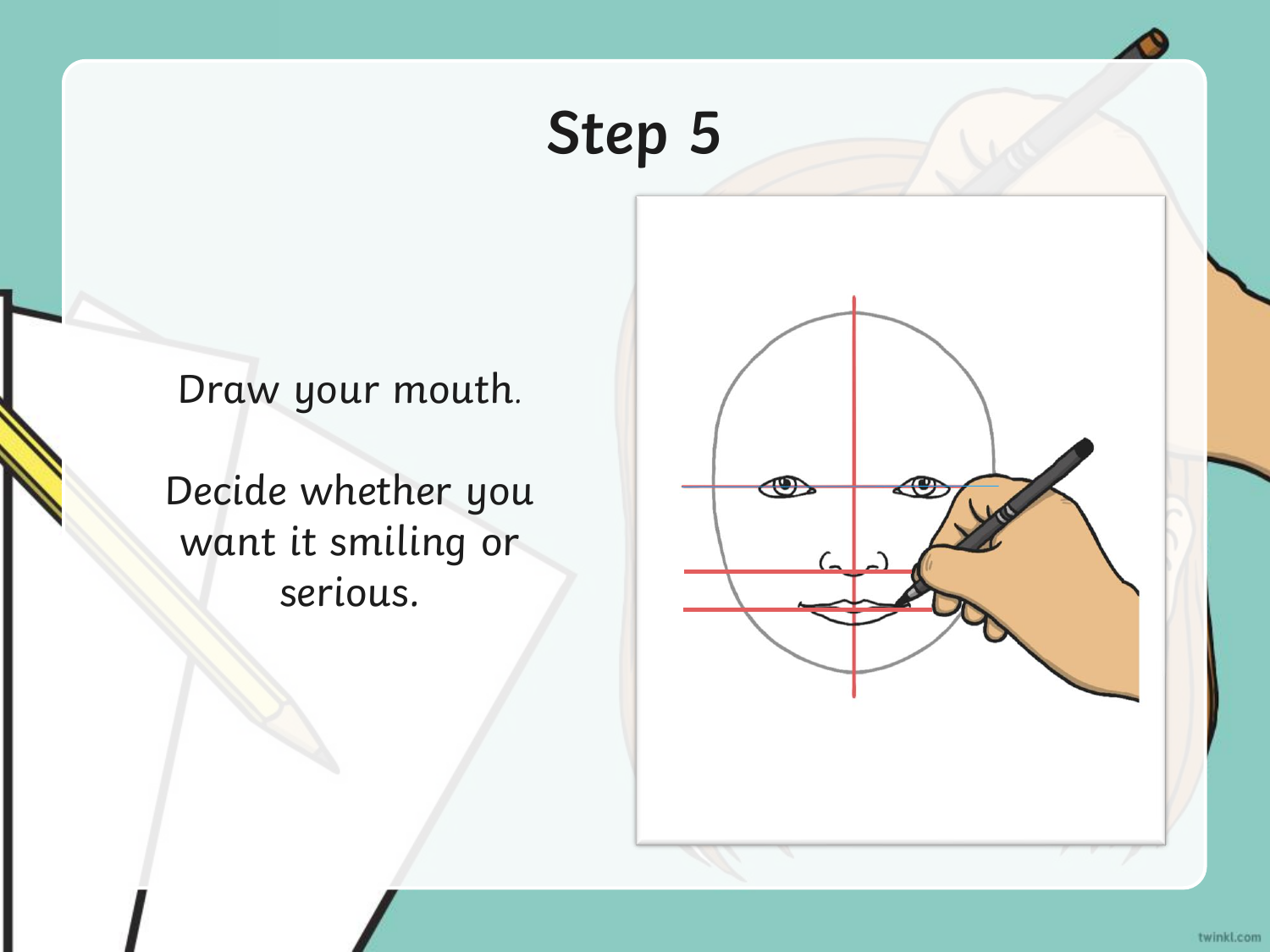#### Draw your eyebrows.

Think carefully about the shape – are they thick or thin?

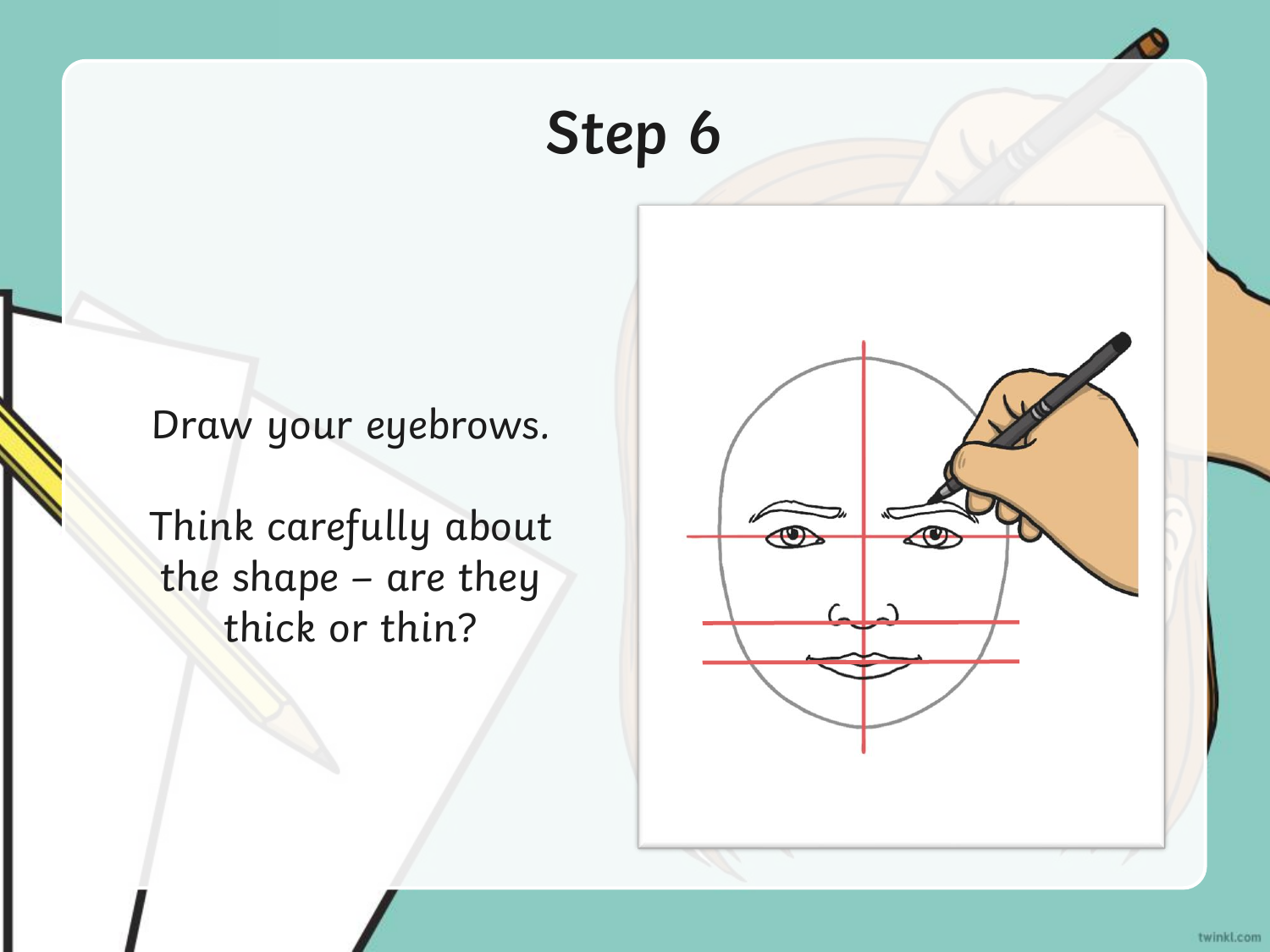Draw your ears.

These sit at a height between your eyes and nose.

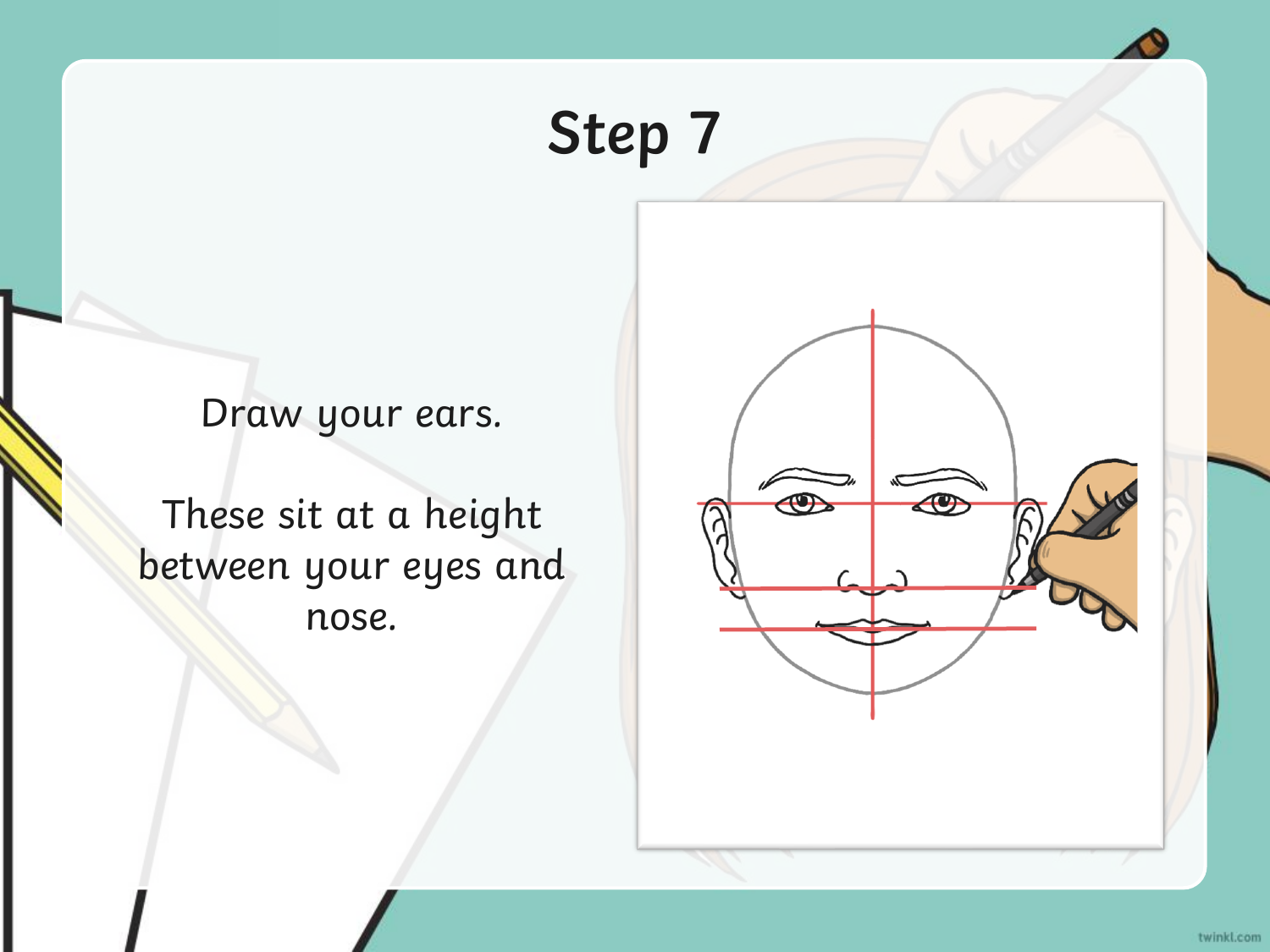#### Draw your hair.

Use the mirror to copy your hairstyle – is it long or short?

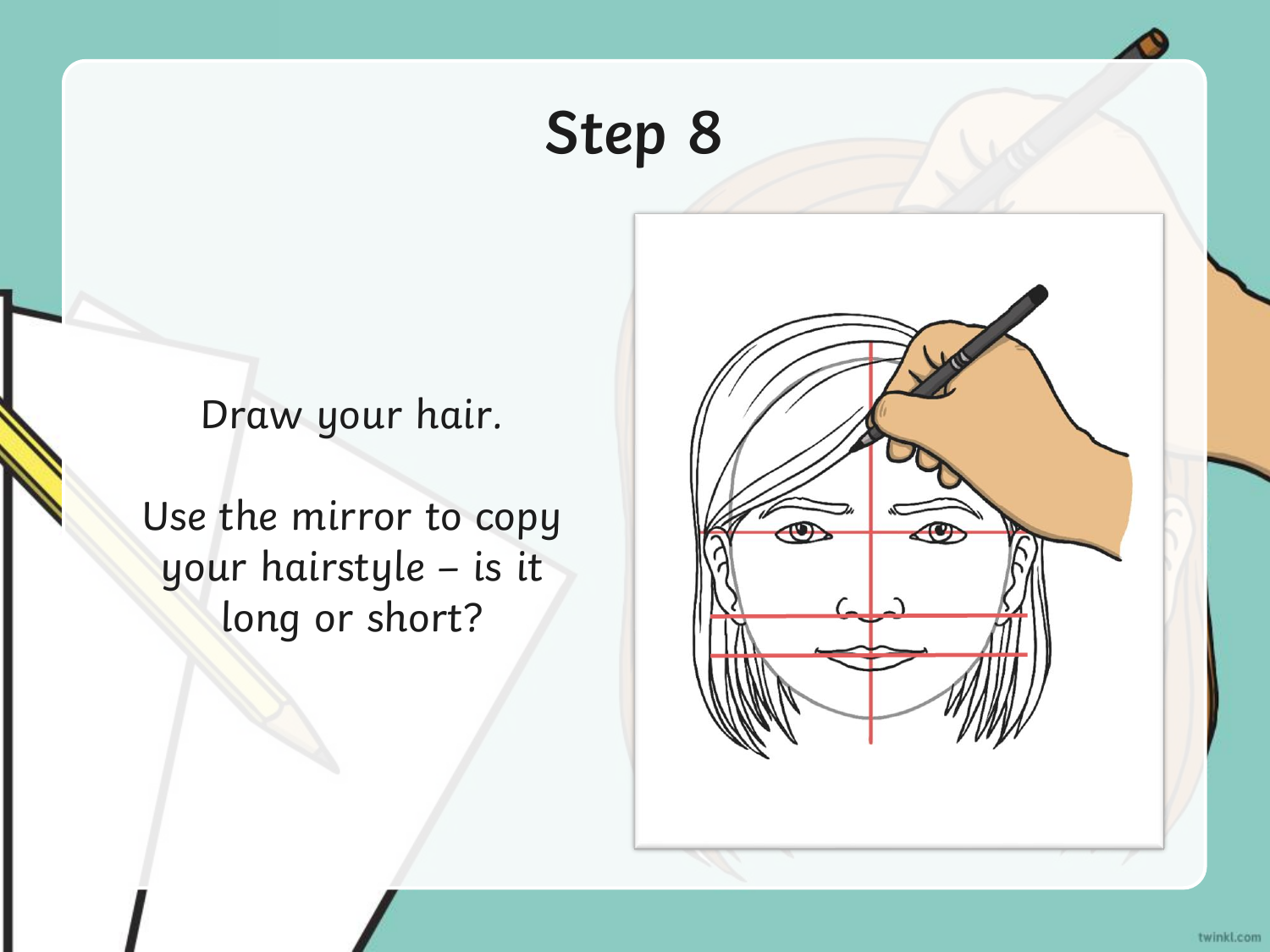Next, go over the lines of the oval that isn't covered by your hair. Erase the faint guide lines and the oval lines that are covered by hair.

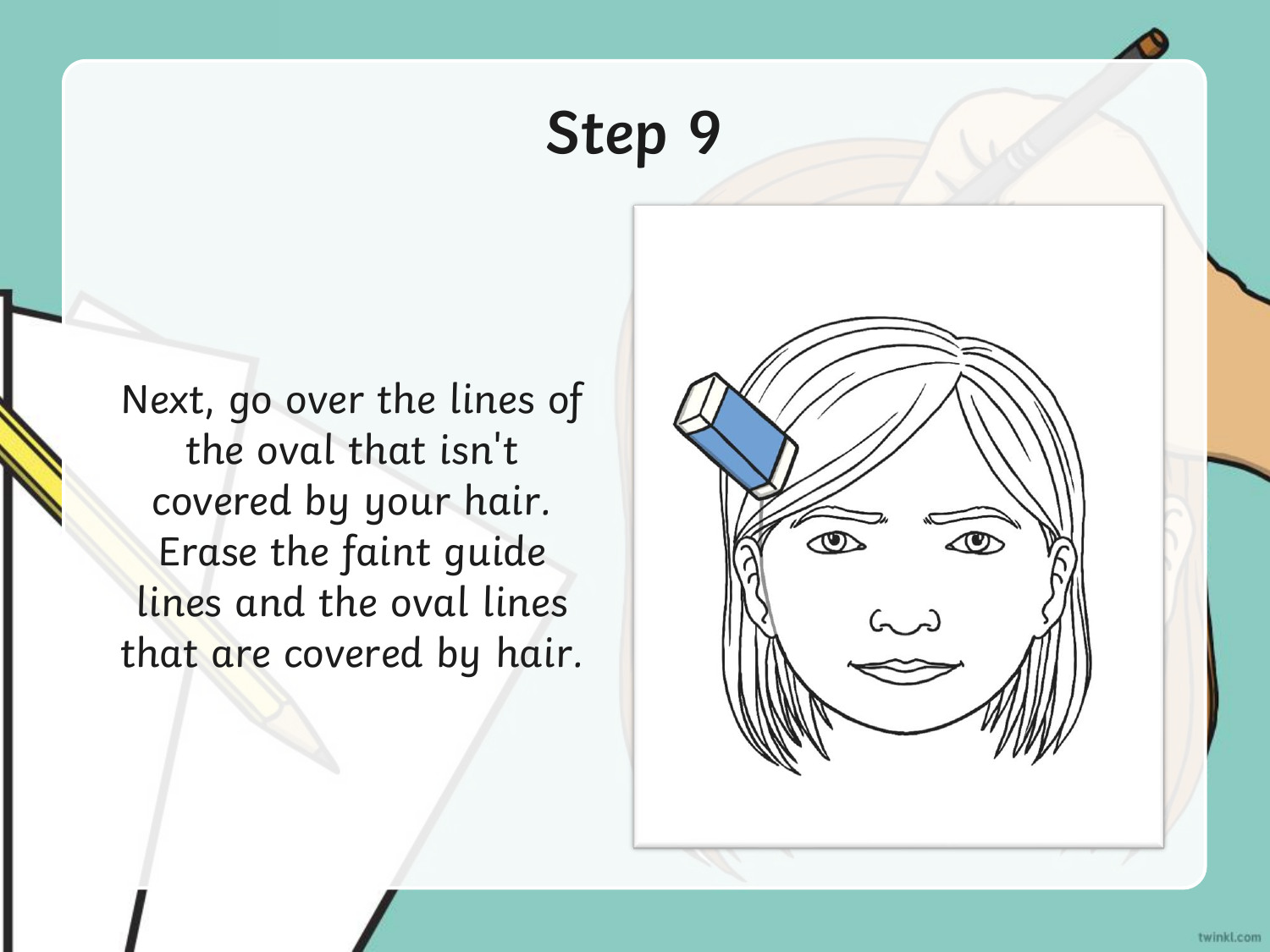#### Finally, colour in your face.

Don't forget to add the pupils in the eyes and any freckles or other details on the face.